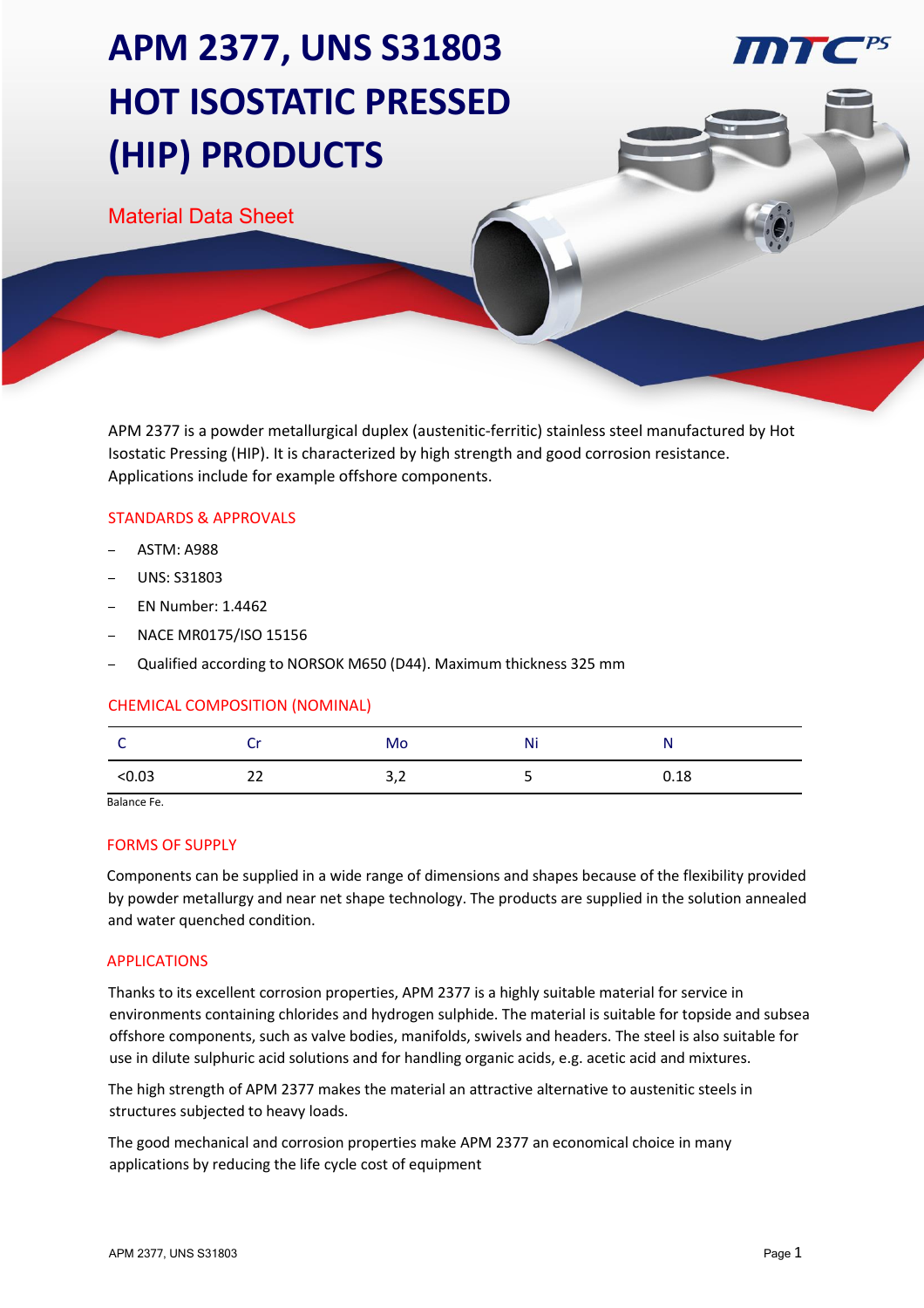## **APM 2377, UNS S31803** Rev. 0 2020-07-15

Material Data Sheet

## MECHANICAL PROPERTIES

Hot isostatic pressed components have isotropic properties, meaning the mechanical properties are similar in all directions.

## Mechanical properties at 20ºC (68ºF)

|                                               | Minimum <sup>*</sup> | Typical   |
|-----------------------------------------------|----------------------|-----------|
| Proof strength, R <sub>p0,2</sub> , MPa (ksi) | 450 (65)             | 540 (78)  |
| Tensile strength, $R_m$ , MPa (ksi)           | 655 (95)             | 770 (111) |
| Elongation, A                                 | 25%                  | 40%       |
| Reduction of area, Z                          | 45%                  | 75%       |
| Hardness, HRC                                 | $25$                 |           |
| Impact strength CVN at -46°C, J (ft lb)       | >45(33)              |           |

\**Minimum values according to ASTM 988. Impact toughness values valid for wall thicknesses up to 325mm(round bar) at T/4.*

### Proof strength at elevated temperatures

| Temperature       | Minimum   |
|-------------------|-----------|
| $\overline{C}$    | MPa (ksi) |
| 50                | 415 (60)  |
| 100               | 360 (52)  |
| $\frac{150}{150}$ | 335 (48)  |
| 200               | 310 (45)  |

## Modulus of elasticity

| Temperature, <sup>o</sup> C | GPa | Temperature, <sup>o</sup> F | msi  |
|-----------------------------|-----|-----------------------------|------|
| 20                          | 190 | 68                          | 27.6 |

## PHYSICAL PROPERTIES

Density: 7.8 g/cm3, 0.28 lb/in3

Mean coefficient of thermal expansion, 20-100 °C: 13.5x10-6/°C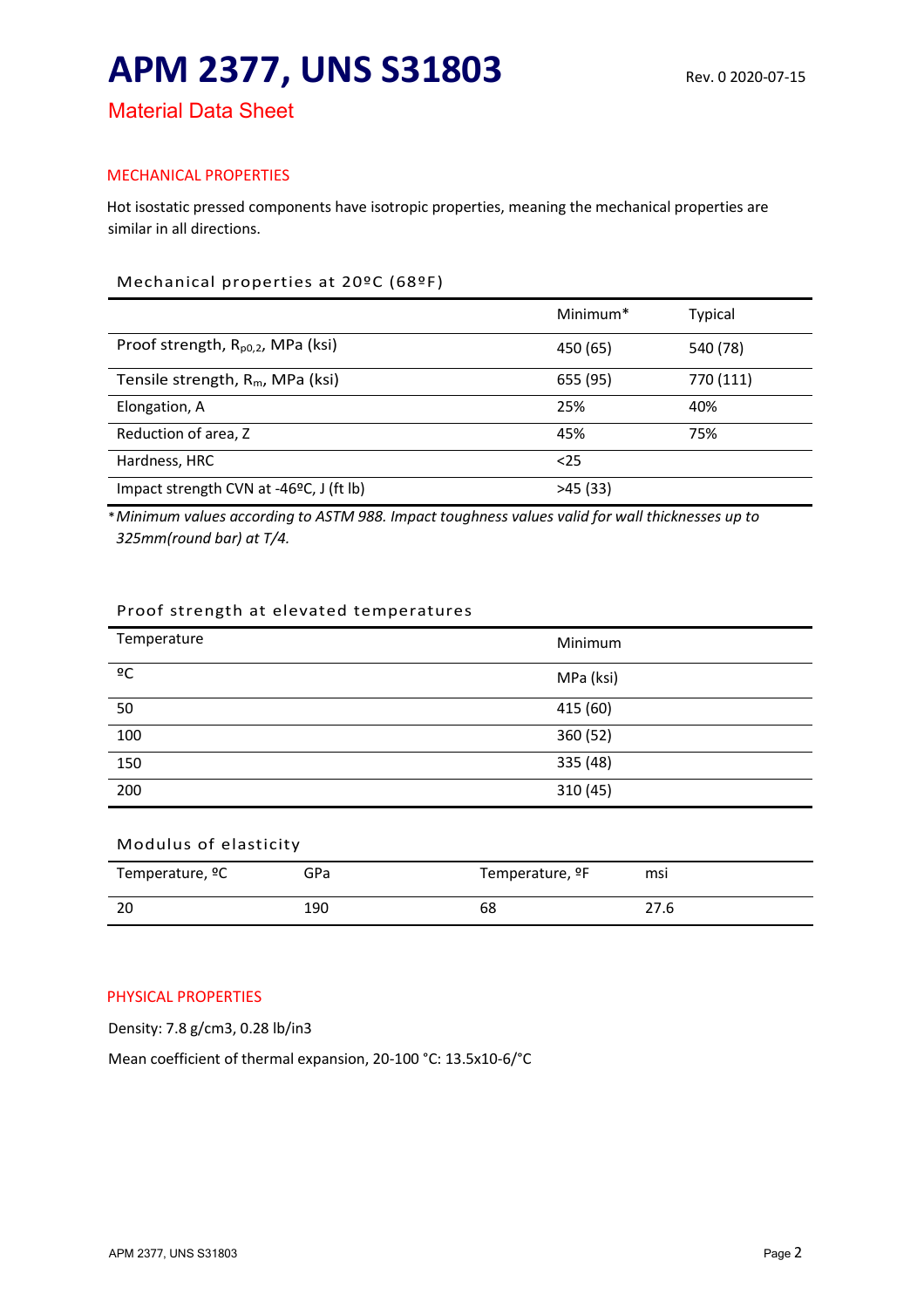## **APM 2377, UNS S31803** Rev. 0 2020-07-15

Material Data Sheet

## MICROSTRUCTURE

Hot isostatic pressed components have isotropic properties, meaning the mechanical properties are similar in all directions.



*Fine isotropic microstructure of HIPed material vs. forged bar. Note scale marker bar*.

#### CORROSION RESISTANCE

In most media, APM 2377 possesses better resistance to general corrosion than steel of type ASTM 316L and 317L.

#### **Pitting corrosion**

Thanks to the high contents of chromium, molybdenum and nitrogen APM 2377 has good pitting and crevice corrosion resistance. A parameter for comparing the resistance of different steels to pitting corrosion is the PRE number (Pitting Resistance Equivalent). The PRE is defined as, in weight-%: PRE = % Cr  $+3.3$  x % Mo + 16 x % N. The critical pitting temperature of APM 2377 according to ASTM G48A is 25<sup>o</sup>C.

#### **Stress corrosion cracking**

Duplex stainless steels are far less prone to stress corrosion cracking in chloride-bearing solutions at temperatures above 60°C (140°F) than for instance standard austenitic steels ASTM 304L and ASTM 316L.

In aqueous solutions containing hydrogen sulphide and chlorides, stress corrosion cracking can also occur on stainless steels at temperatures below 60°C (140°F). The corrosivity of such solutions is affected by acidity and chloride content.

APM 2377 possesses good resistance to stress corrosion cracking in environments containing chlorides as well as in those containing both chlorides and hydrogen sulphide. This has also been confirmed by available operating experience.

#### **Hydrogen induced stress cracking (HISC)**

Powder metal based, hot isostatic pressed duplex stainless steels generally have better resistance to hydrogen induced stress corrosion cracking than forged or cast material duplex stainless steel. One reason for this is smaller austenite spacing of the hot isostatic pressed material that is typically below 15  $\mu$ m.